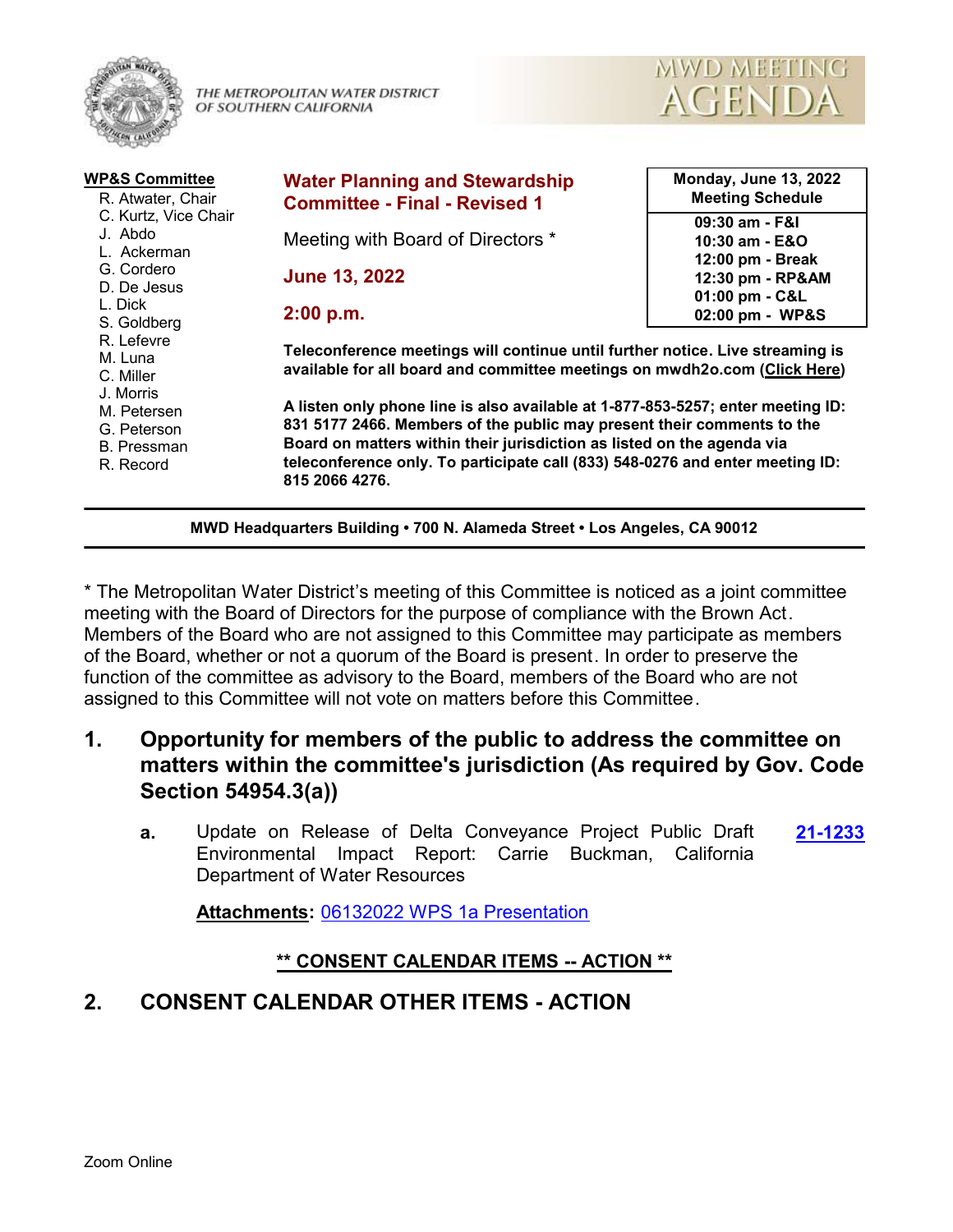Page 2

**A.** Approval of the Minutes of the Meeting of the Bay-Delta Committee **[21-1229](http://mwdh2o.legistar.com/gateway.aspx?m=l&id=/matter.aspx?key=2321)** held January 25, 2022; Integrated Resources Plan Committee held March 22, 2022; and Water Planning and Stewardship Committee held May 9, 2022

[06132022 WPS 2A-1 Minutes](http://mwdh2o.legistar.com/gateway.aspx?M=F&ID=753bd7db-4700-40ec-9e5f-1e535b5f6d34.pdf) **Attachments:** [06132022 WPS 2A-2 Minutes](http://mwdh2o.legistar.com/gateway.aspx?M=F&ID=147476e8-0869-4487-9f83-45223fac5907.pdf) [06132022 WPS 2A-3 minutes](http://mwdh2o.legistar.com/gateway.aspx?M=F&ID=c8ebfc03-8ab4-48af-a0a5-3ede332528a9.pdf)

## **3. CONSENT CALENDAR ITEMS - ACTION**

**7-14** By a two-thirds vote, authorize the General Manager to make **[21-1204](http://mwdh2o.legistar.com/gateway.aspx?m=l&id=/matter.aspx?key=2296)** payment of up to \$871,680 for support of the Colorado River Board and Six Agency Committee for FY 2022/23; the General Manager has determined that the proposed action is exempt or otherwise not subject to CEQA

[06142022 WPS 7-14 B-L](http://mwdh2o.legistar.com/gateway.aspx?M=F&ID=33521891-1d6a-4412-b335-d48ff66c070d.pdf) **Attachments:** [WPS 06132022 7-14 Presentation](http://mwdh2o.legistar.com/gateway.aspx?M=F&ID=c6650e97-402a-49ac-89c8-335c4feef6e5.pdf)

#### **\*\* END OF CONSENT CALENDAR ITEMS \*\***

## **4. OTHER BOARD ITEMS - ACTION**

NONE

## **5. BOARD INFORMATION ITEMS**

**NONE** 

### **6. COMMITTEE ITEMS**

**a.** Review of Policy Principles regarding the Sacramento San Joaquin **[21-1232](http://mwdh2o.legistar.com/gateway.aspx?m=l&id=/matter.aspx?key=2324)** River Bay-Delta

[06132022 WPS 6a Background Info](http://mwdh2o.legistar.com/gateway.aspx?M=F&ID=8f23b6d2-bcb3-4611-b4ba-9ecf7ebc9ab0.pdf) **Attachments:** [06132022 WPS 6a Presentation](http://mwdh2o.legistar.com/gateway.aspx?M=F&ID=2b8e8020-288c-40ef-8142-db3ec5e9c4e8.pdf)

**b.** Update on the Antelope Valley East Kern Water Agency High **[21-1234](http://mwdh2o.legistar.com/gateway.aspx?m=l&id=/matter.aspx?key=2326)** Desert Water Bank

**Attachments:** [06132022 WPS 6b Presentation](http://mwdh2o.legistar.com/gateway.aspx?M=F&ID=460e1e03-f6cc-4ea7-abe9-4a627e804222.pdf)